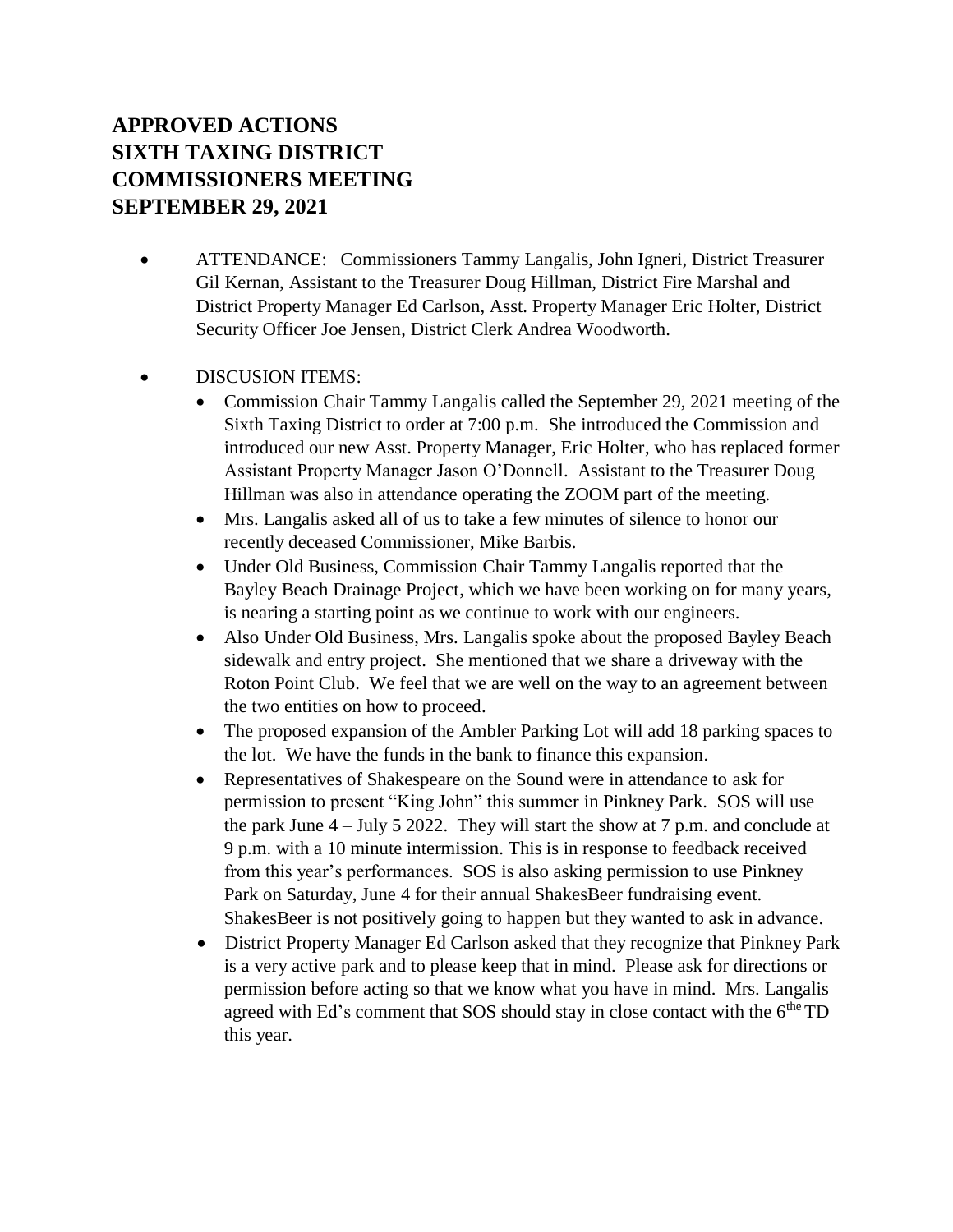### **COMMISSIONERS MEETING – SIXTH TAXING DISTRICT APPROVED ACTIONS - September 29, 2021 Page 2**

- David McPherson spoke to the Commissioners about his intention to start a business like the former Below Deck under Rowayton Market. He said that he is seeking a rental agreement with the Commissioners to reserve parking space in the Ambler Lot for this business. Mrs. Langalis explained that we own the parking lot but we have to obey City of Norwalk zoning laws. Our lease allows anyone to park in the Ambler Lot. This would take some more discussion. Mr. McPherson would like a 4 years' lease but city rules require a 20 year lease.
- Rowayton resident Kevin Conroy said that he had previously had such a business in that spot. His concern is that he would like to know who decides what entity gets the spaces to lease. He said that he has given up some ownership of space in the Ambler Lot in order to further the project. He is concerned about the length of the leases as well.
- Rowayton resident Joanna Darling has had some experience in running a business such as this. Mr. McPherson has been in touch with her.
- A new tree is being planted in Pinkney Park. It is a 15 gallon White Oak which will cost \$420.
- There were several residents in attendance to report on the significant damage to their residential properties on McKendry Ct, Deane Street and on to the RR Station.. This damage occurred during the recent floods from storms. Mrs. Langalis noted that there was nothing the Commissioners could do since the District doesn't own the property. After Hurricane Sandy, residents did receive some financial help to raise their homes. She thinks that this would not occur with these storms but they should definitely be in touch with FEMA to see what they could do. In the meantime, these residents should be in touch with their representatives on the Common Council, Tom Livingston and Lisa Shanahan. They should also continue to remind these representatives of their issues. One of the residents said that her home is completely unlivable. The flooding has overwhelmed a number of residents. Please be persistent with our representatives on the Common Council and let the District know what is happening.
- On the subject of potential sidewalks, we were reminded that this is a very long term effort to get sidewalks where needed. A sidewalk from Cudlipp up Rowayton Avenue to Pinkney Park is in the budget for this year. This project has been funded but we never know when approved projects can be redirected to other areas.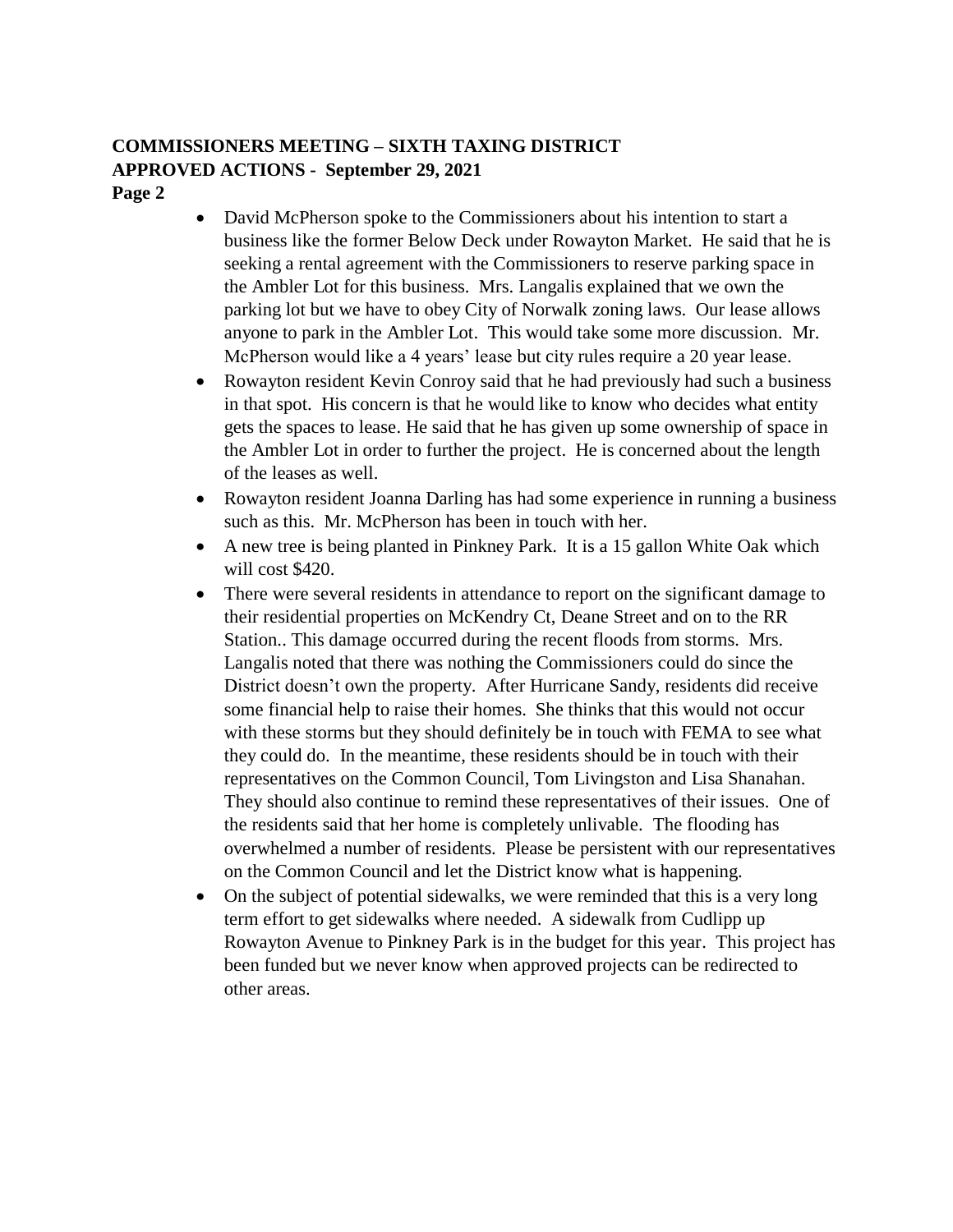# **COMMISSIONERS' MEEING – SIXTH TAXING DISRICT APPROVED ACTIONS – SEPTEMBER 29, 2021**

#### **Page Three**

- District Treasurer Gil Kernan gave his report of expenditures and invoices to the Commissioners to review and sign. Mr. Kernan also said that we are right where we should be in regards to the budget.
- District Fire Marshal Ed Carlson said that all three of the nursery schools in the District have been inspected. Otherwise, things have been pretty quiet.
- District Property Manager Ed Carlson reported that the faucet in the Moose Room bathroom had been replaced with a spring closing faucet. Mr. Carlson also said that two hot water heaters had been replaced at the Potting Shed and the library/offices.
- Mr. Carlson said that the AEDs which belong to Norwalk Hospital will be removed by the hospital for the winter.
- Mr. Carlson said that Diane Vuoso, the concessionaire of Di's Sea Shanty, would like to return as concessionaire next year.
- Mr. Carlson also said that Jose and Luis were able to clean the drains at the Concession. They replaced the screens over the sump and drain.
- The new Gazebo is scheduled tor delivery on September 30. It will be installed the week of October 4.
- There are more commuters using the RR lot lately. A number of permits have been applied for but not yet paid for. The average number of cars parking daily.from  $7/1 - 9/1$  is 63.
- District Security Officer Joe Jensen said that the number of problems of vandalism, etc. this summer is down. More after hours activity has moved to the Roton Middle School, but there is still illegal drinking at the Community Center and at Rowayton School. Many feel that we have a crystal bubble around this town but we can't ignore the bad acting kids.
- The Clerk will send a Thank You note to Ted Cook who has planted and watered and otherwise tended all summer the planters at the train station.
- Rowayton resident Drew Seath feels very strongly that there should be outdoor AEDs even in the winter. Ed Carlson will look into those and report back. The inside winter locations of AEDs owned by the District are: one in the rest room at Pinkney Park, one in the Fire House, one on a fire truck and one at the Community Center.
- District Clerk Andrea Woodworth reported that we processed an all time high number of Bayley Beach permits his year. However, the summer weather wasn't great so the beach was not used as often as it could have been. There were, however, quite a few parties at the Pavilion.
- The Clerk thanked those who had helped this year with the issuance of Bayley Beach permits.